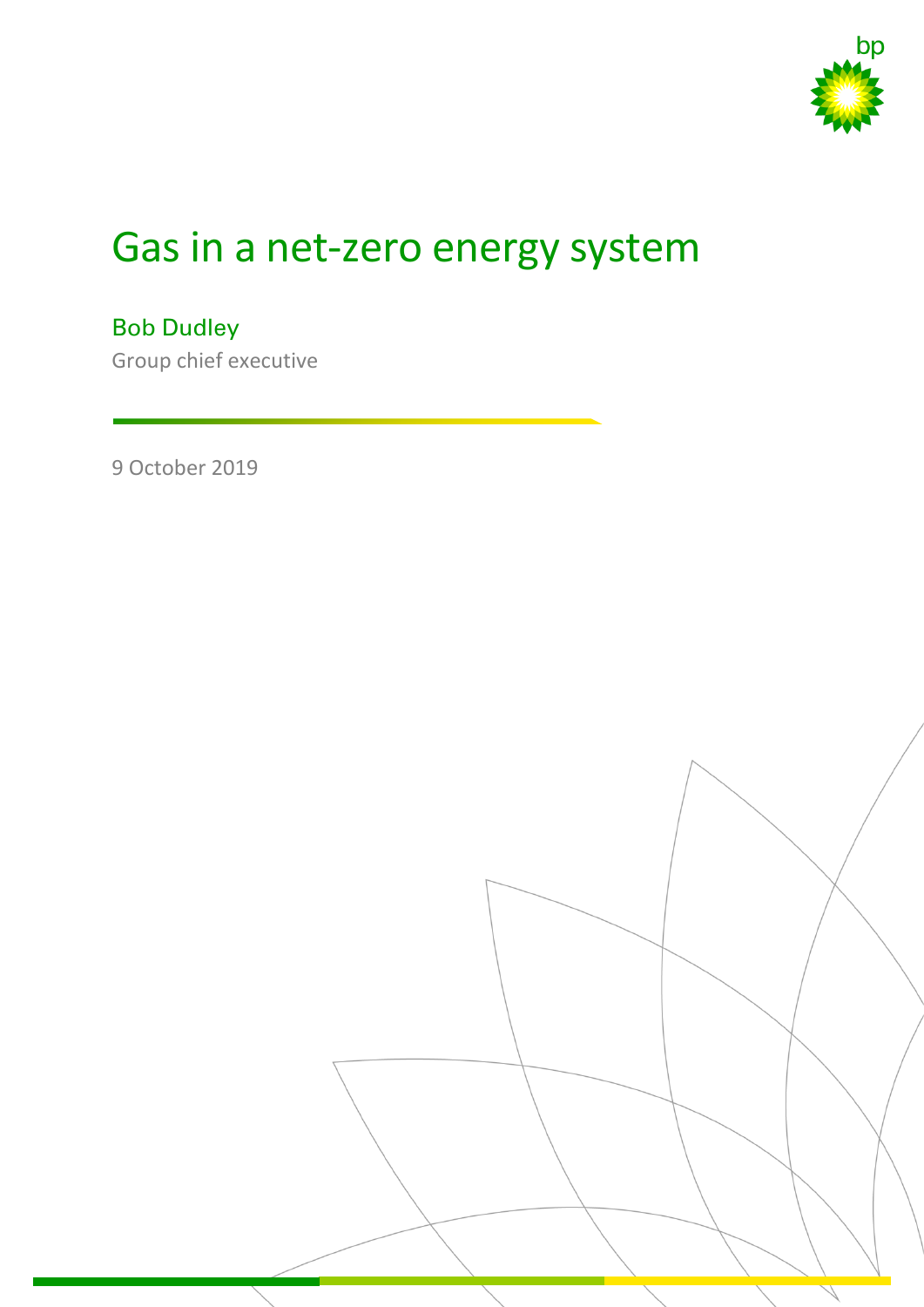## Introduction

Thank you, it's good to be here. It's been an interesting few days! I expect you'll know that last week I confirmed the rumours. And announced that I'll be retiring from BP. I'm still in the role until February. But forty years in this business feels like about right. The company's in good shape. Bernard's a great pair of hands. This morning I'm not going to talk about oil, or money. Instead, I want to talk about gas. One of my concerns is that gas is being increasingly marginalised. Even vilified, and demonised. Some folks are saying that a role for gas conflicts with the world's climate ambitions. But this is a misconception. Worse than that, it's misleading. Gas has a vital role to play in the energy transition. And not just in the transition, but in the destination – the net-zero economy we must achieve in the decades ahead. But only – only – if we take the right steps now: methane leaks and flaring can and must be tackled,

and gas itself can and must be increasingly decarbonised.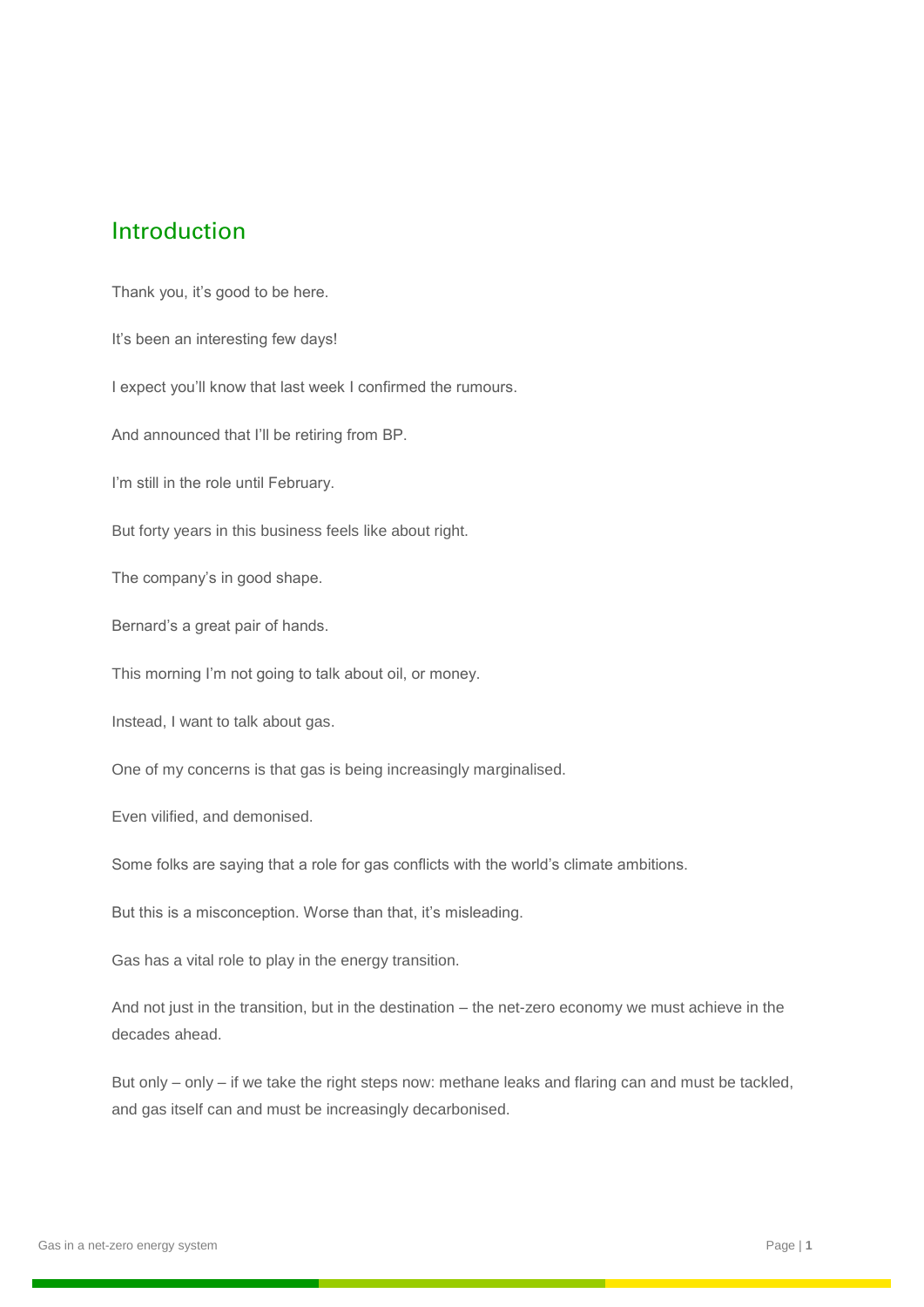## The energy transition

Let me first talk about that energy transition.

Our industry is under intense scrutiny here in London, and in many places around the world.

So we meet today in the intensifying glare of global expectations.

And that's OK. We welcome those heightened expectations.

It's our opportunity not only to say we agree the world is on an unsustainable path, and that we need to move to a low-carbon energy system, but to show how much we're already doing, and that we are going to do even more in future.

#### The energy destination

That's a challenge I believe we can rise to - because our industry understands, more deeply than many, what the energy transition entails.

It's more than an evolution.

It's the transformation of the global energy system.

And that won't be easy.

Our energy system is complex.

It serves billions of people with coal, oil, gas, nuclear power, solar, wind, geothermal, and more.

Each fuel has different attributes, costs and benefits.

Yet even with the full array of energy sources we deploy today, we still fall short of the world's needs.

For every six families who turn on an electric light after dark, there's one family that still can't.

So the question is not just: how do we get to net-zero?

It's also: how do you get to net-zero while meeting the needs of every family?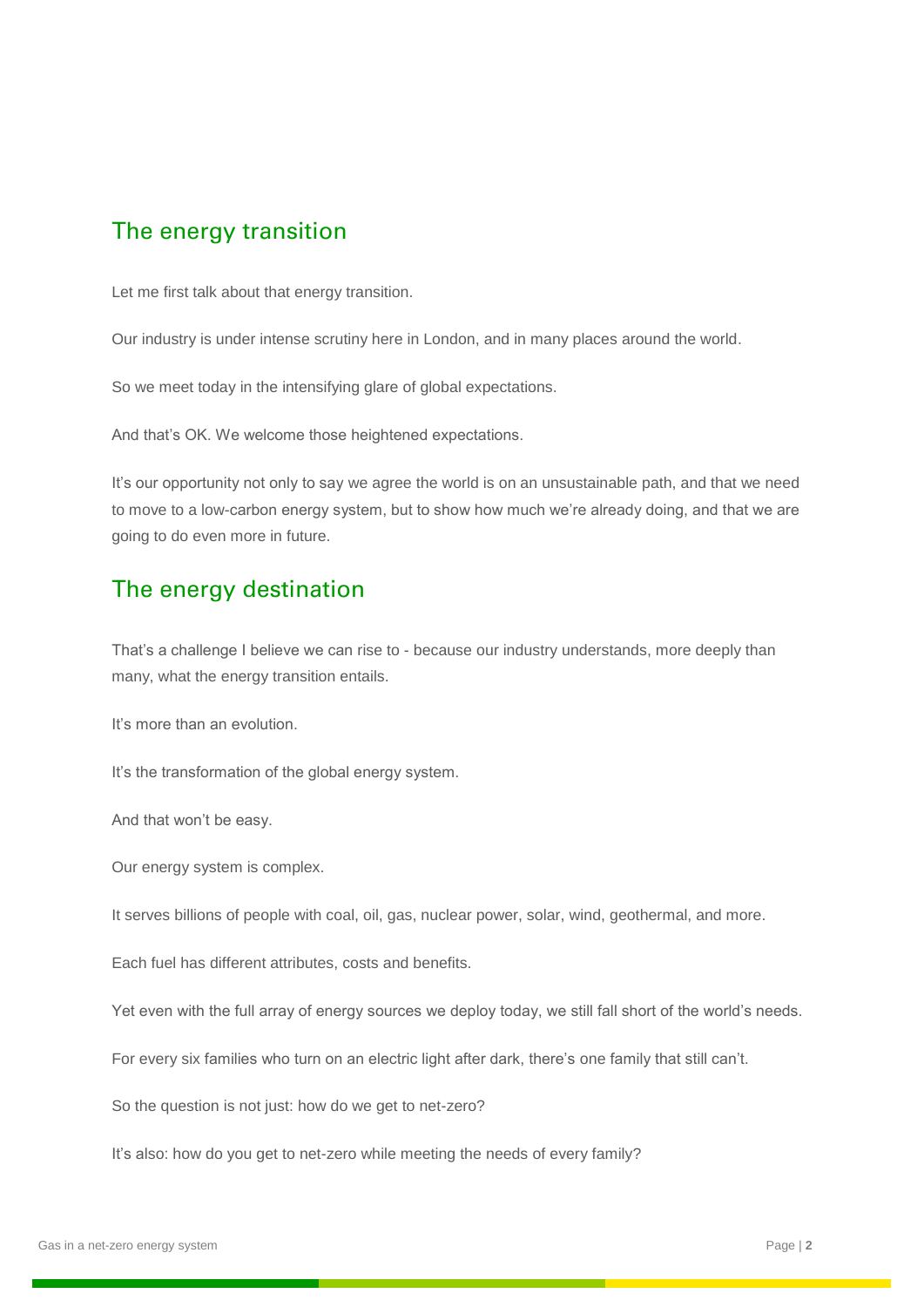And there's no single answer.

How we decarbonise heat in London requires a different answer than it does in Beijing or Boston.

The same goes for power, and even domestic cooking.

Those differing answers will emerge as different economies, sectors, companies and customers all look for the cheapest, most effective solutions - and each relative to the resources available to them.

So it's a complex picture.

But already, one thing seems certain.

To succeed, we need every tool at our disposal.

To exclude gas – when so much is at stake – is to take a huge and unnecessary risk.

The sun doesn't shine all the time.

The wind doesn't blow every day.

Not all countries are blessed like Iceland with abundant geothermal energy.

Or hydro-power, like Brazil, Canada or Norway.

#### Gas is crucial now and in the future

Gas, however, is abundant.

It's affordable.

Gas is an efficient store of energy, in a way that batteries can't replicate now, and quite possibly never will.

Gas is easily transported – piped from producer to distributor to customer.

Gas is energy-rich, supplying huge quantities of power or heat instantaneously.

And gas is flexible.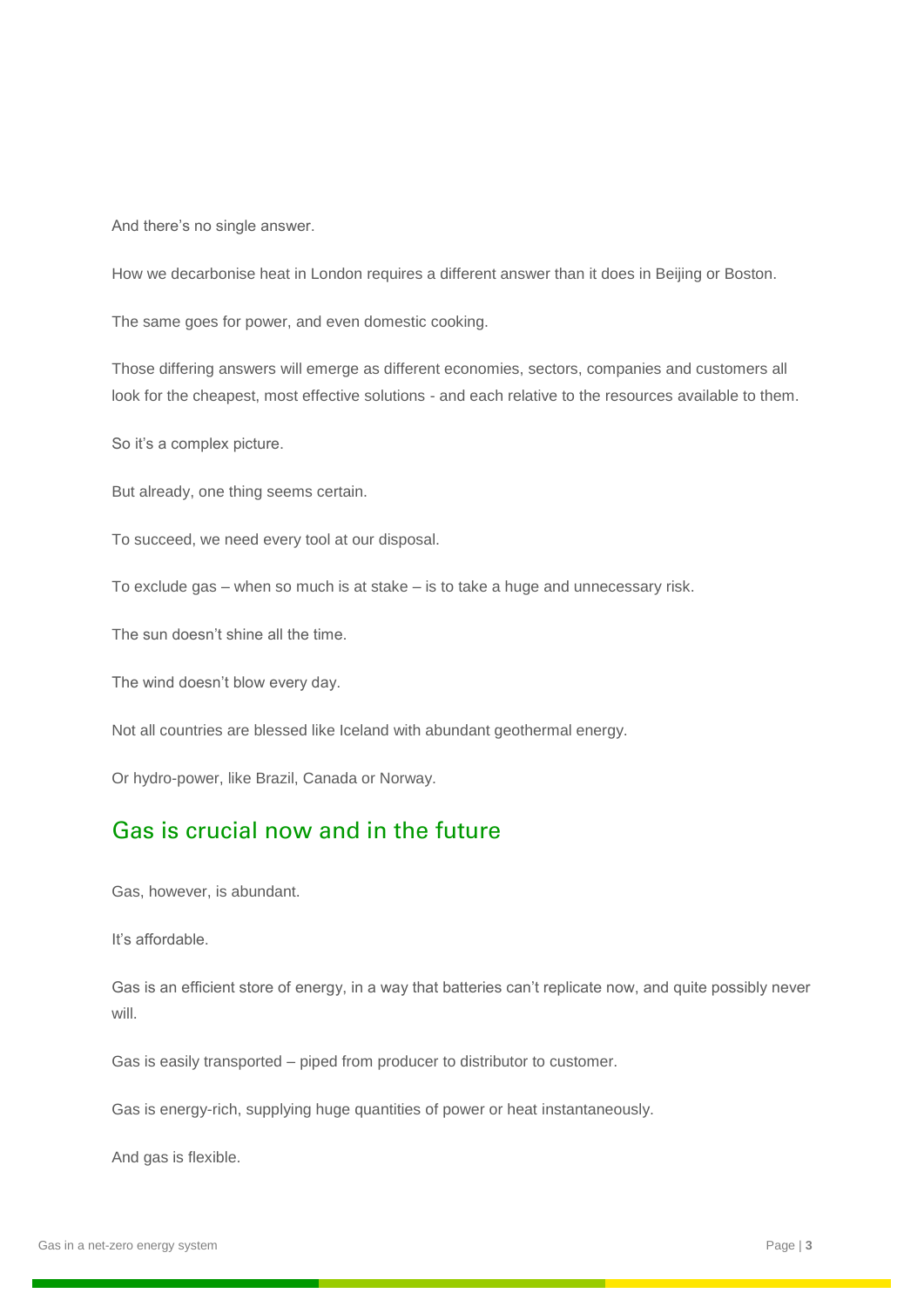Able to generate power when the sky is overcast and the wind turbines are still; able to power cars; trucks and ships; able to heat our homes and fire our stoves, and able to generate the intense heat needed to make steel and cement.

But of course – and this is critical, as I said at the outset - to feature in a net-zero system, gas will need to be decarbonised.

And here's the good news.

Gas can be decarbonised.

We have the means to do so.

The energy industry is already producing carbon-neutral biogas, which when burnt releases only the carbon absorbed by the plants from which it's made.

And we can now make carbon neutral synthetic gas.

Admittedly, these are both niche products.

But gas more broadly will play its role through carbon capture, and hydrogen, and these no longer are niche products.

We are investing in carbon capture to decarbonise gas at source – and we have a plan through the Oil and Gas Climate Initiative to accelerate its development.

Hydrogen is in use around the world.

It has many of the best properties of natural gas.

It is plentiful, and can be much more so.

It's safely stored and transported.

And existing gas infrastructure can be easily converted for hydrogen.

Yet unlike natural gas, the product of burning hydrogen is water.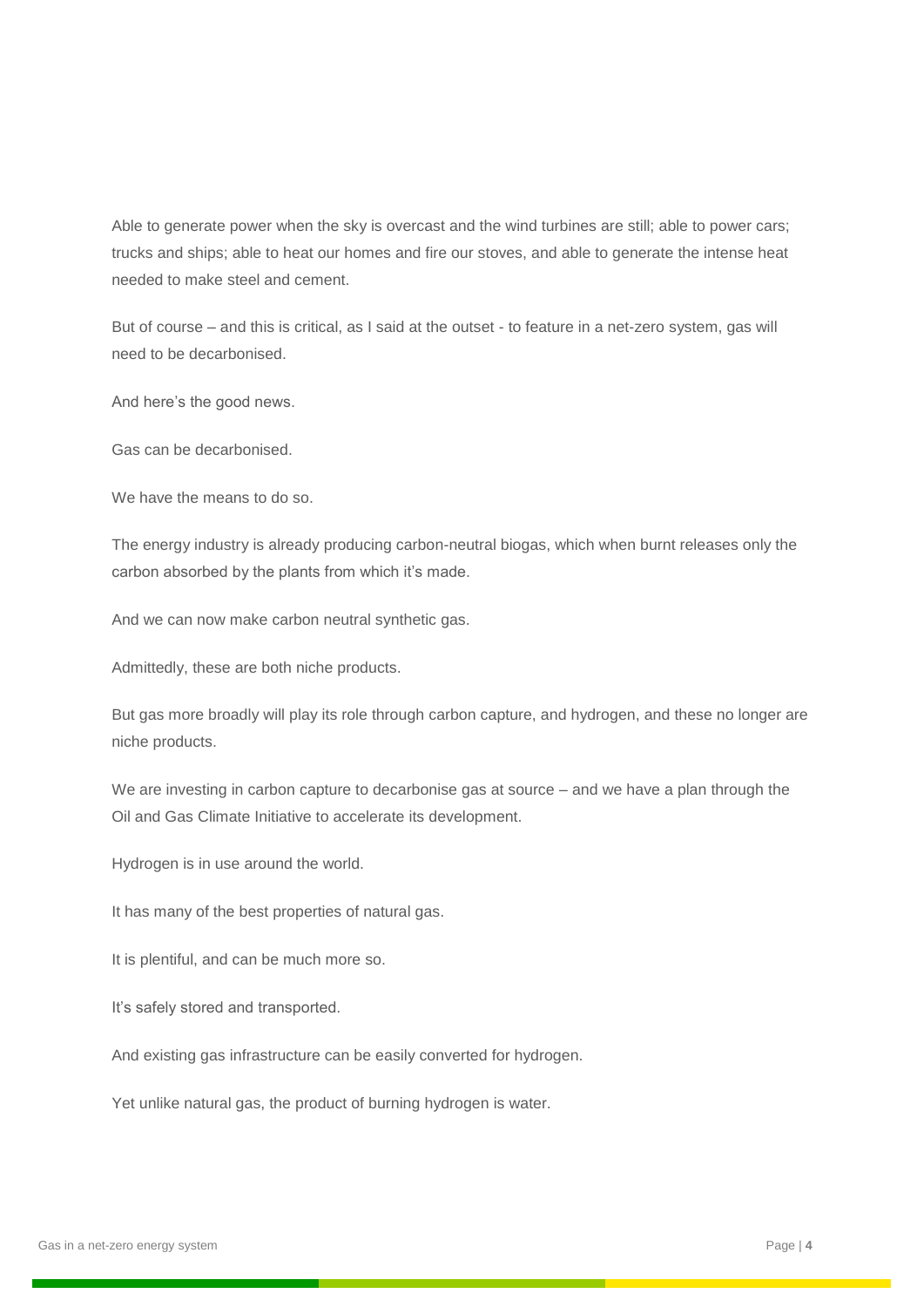#### Responding to the case against gas

In fact, the biggest obstacle to decarbonised gas is not technical. It's political.

In this country, gas heating for new houses is set to be banned by 2025.

In the US, at least 12 big cities have banned or plan to ban gas in new buildings.

And on the back of a successful and important campaign against coal, Michael Bloomberg is leading a \$500 million campaign that would halt the building of gas-fired power plants.

These efforts may be well-intentioned. But they are misguided. They rest on a false equivalence between gas and coal, and an assumption that an all-electric economy will emerge just as soon as we close the alternatives.

The truth is different.

It's by switching from coal to gas that the world has cut more than 500 million tons of CO2 this decade alone.

That's a gain made precisely because gas emits half the carbon of coal when burned for power. That's why gas is so important to the energy transition.

Yet gas – in a decarbonised form – is also crucial for the energy destination.

New gas infrastructure doesn't "lock-in" hydrocarbons – as some critics say. Instead, it paves the way for decarbonisation.

And ultimately, there is no other way to go than gas.

A few weeks ago, I was on a panel with Ernie Moniz, President Obama's energy secretary.

As he put it:

"There's a lot of happy talk about wind, solar, and batteries."

But that:

"It doesn't help any of us to make claims that challenge the laws of physics."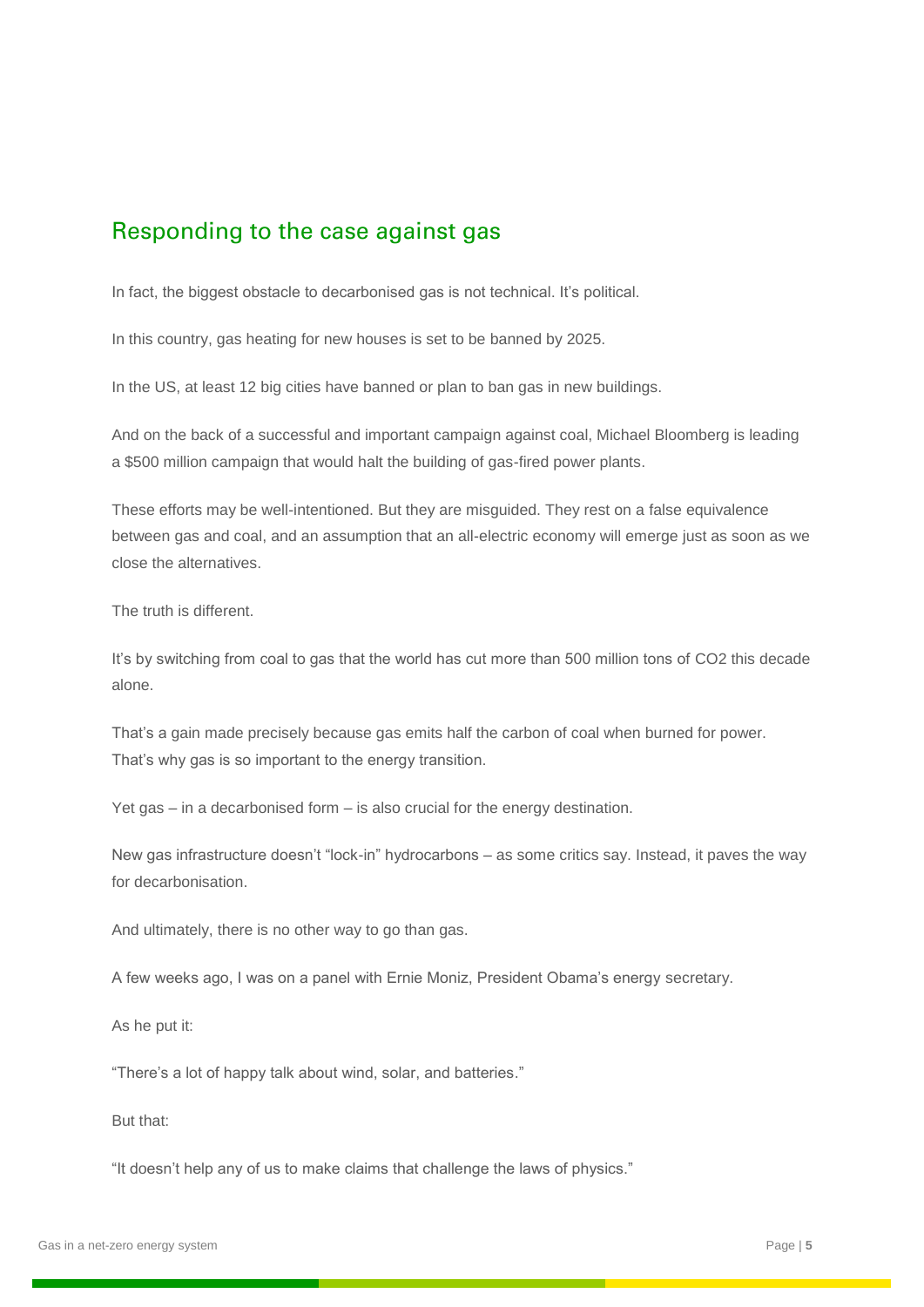His point is that in a renewables-led economy you need back-up.

Batteries are getting better all the time.

Yet batteries last for hours, not days or weeks or seasons.

That's why you need hydrogen – the most scalable form of decarbonised gas.

To remove gas from buildings or other infrastructure risks pushing the world down a single path, only for us to find too late that the path falls short of the destination.

It's an attempt to achieve the energy transition with one hand tied behind our back.

We might get there. We might not. Even if we do, that destination energy system will be inferior to the one we might have achieved if only we had used all the tools at our disposal.

It will be far less resilient. And much more expensive.

One estimate says the cost of decarbonising the European energy system would be around a trillion dollars more if decarbonised gas were excluded from the mix.

## The way forward

So this morning, I want to suggest a way forward.

Not a detailed plan, but an outline of where we must focus our efforts.

Two recommendations for the energy industry.

Two recommendations for governments.

First, one for us. The energy industry.

It's up to us to demonstrate that decarbonised gas is not only viable in a net-zero system, but essential.

It will take demonstration projects, at scale.

Of exactly the kind we're doing through the OGCI.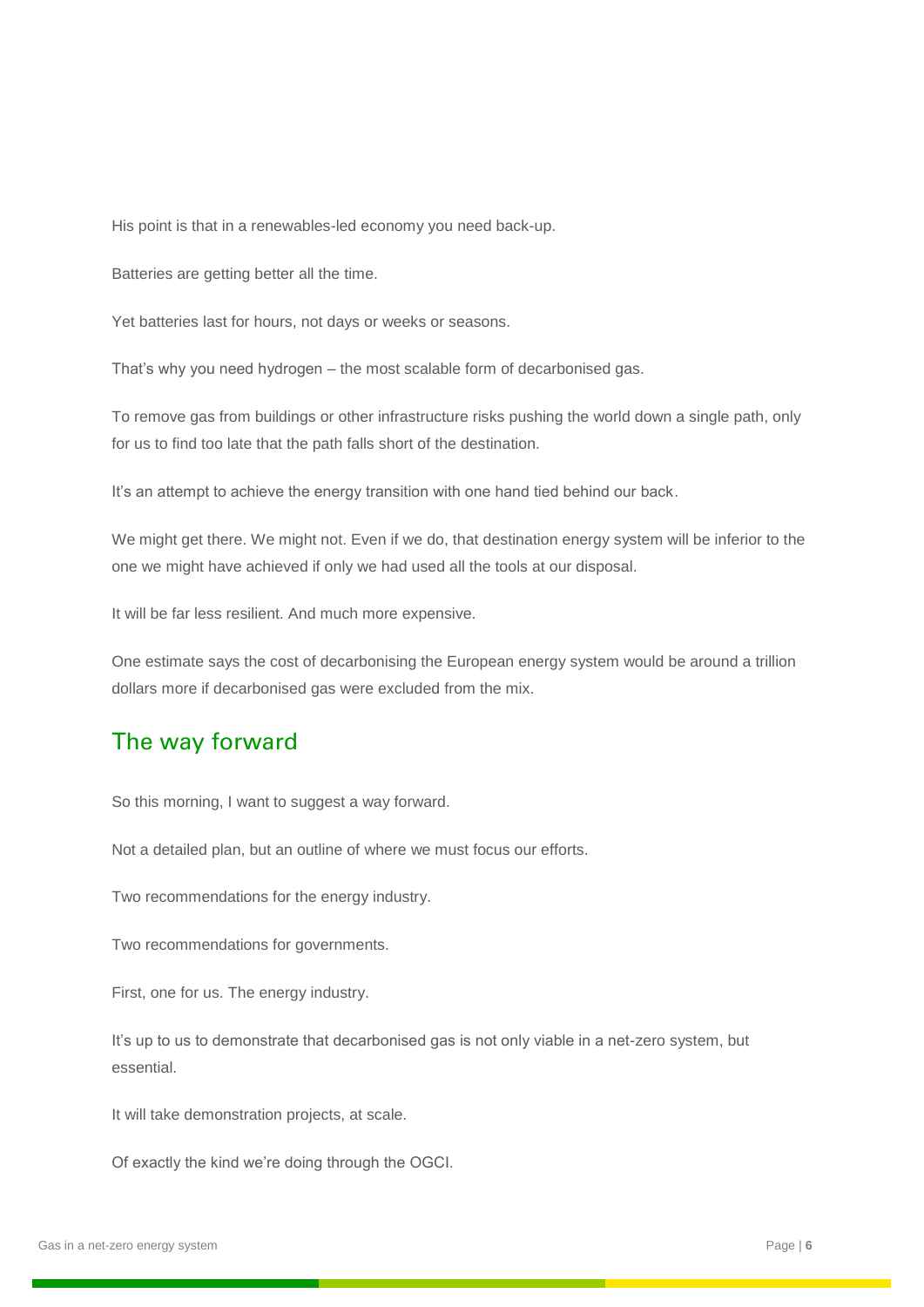At Teesside in the north of England, we're working on a natural gas powerplant alongside a CCUS project that will capture and store millions of tonnes of carbon.

But it's not just about demonstration.

We have to advocate, and be willing to develop the arguments for decarbonised gas I have put forward this morning.

Second, and this one's also on us.

We need to produce the gas in our existing energy system in a much cleaner way.

That means introducing higher proportions of biogas into the blend.

And it means cutting down on methane leaks and flaring – today the Achilles' heel of gas.

It's something that, at BP, we're doing already.

We have a target to keep leaks below 0.2% intensity - as a percentage of the gas that goes to market.

A \$100 million fund for new emission reduction projects.

And a month ago, we announced a global first.

We'll now continuously measure methane emissions in all our new major oil and gas sites.

We're using drones, cameras, and lasers to detect leaks that would previously have been invisible.

It's a global first, but it needs to become the global norm.

And that brings me to my third recommendation.

This is one for governments.

If we are to produce gas cleaner and better now, and that's increasingly decarbonised in future, we need regulation.

That includes direct regulation of methane emissions across the value chain.

From the production to the transportation of natural gas.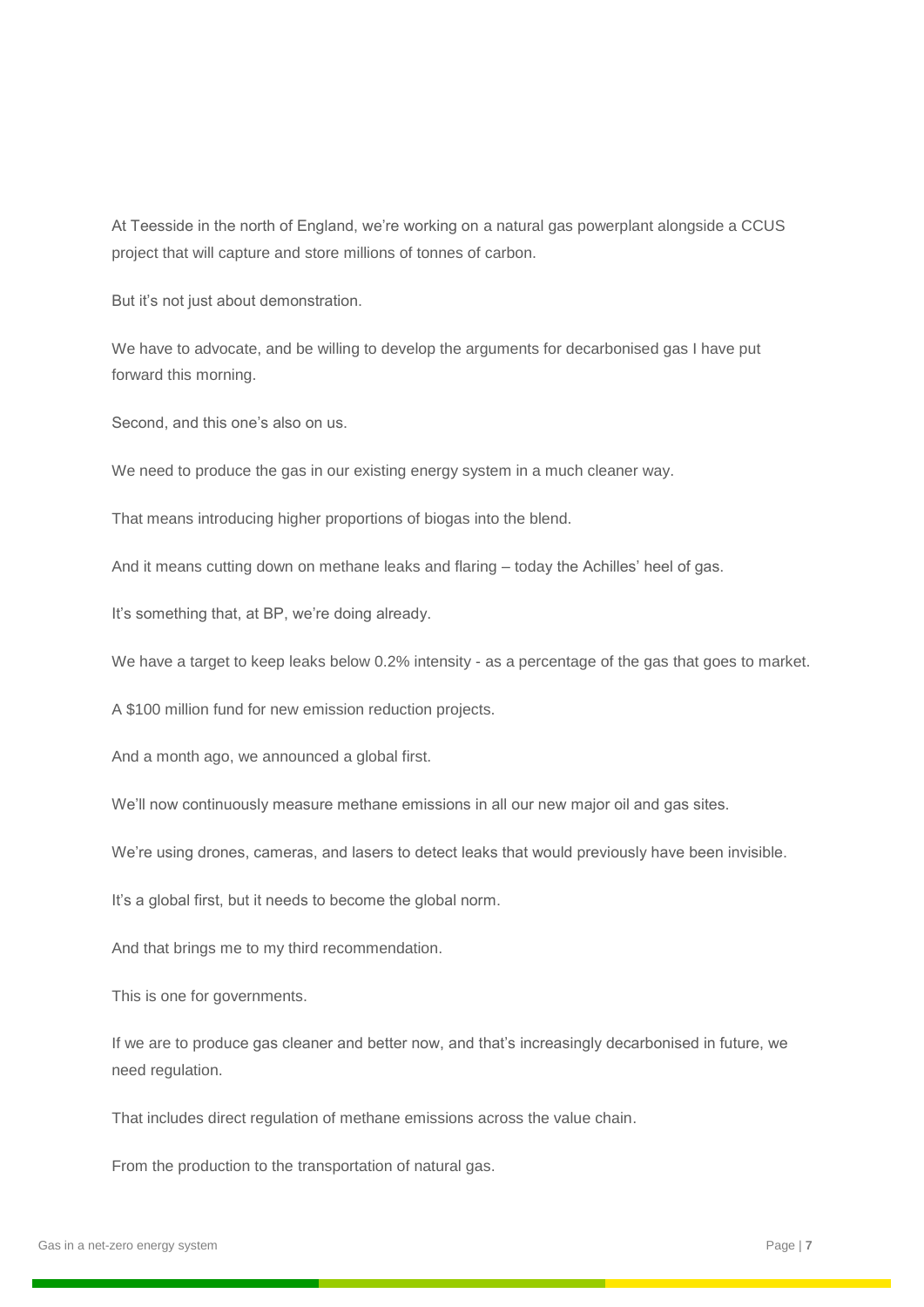Not only is it the right thing to do.

The more gas we keep in our pipes, the more we can provide to the market.

But governments should go further.

For over 20 years, BP has been calling for carbon pricing.

It's the most effective, powerful tool there is for decarbonising energy.

So we're not going to stop calling for carbon pricing.

Fourth, and finally.

Another one for governments. We need to get the infrastructure ready for decarbonised gas.

New natural gas projects must be future-proofed for a low carbon world.

Gas distribution systems must be made fully hydrogen ready – just as they increasingly are in this country.

We need flexible industrial processes that can work equally well with methane and hydrogen.

It's not expensive. And it's far cheaper than starting from scratch.

And yes, we need growing investment in CCUS, just like we're doing through the OGCI, to make it commercially viable.

#### Conclusion

But let me conclude.

We have necessary technology, resources and ambition.

The hardest challenge is to win round sceptical minds.

And then to bring people together on a common set of solutions.

It won't be done by demonization or vilification – from either side.